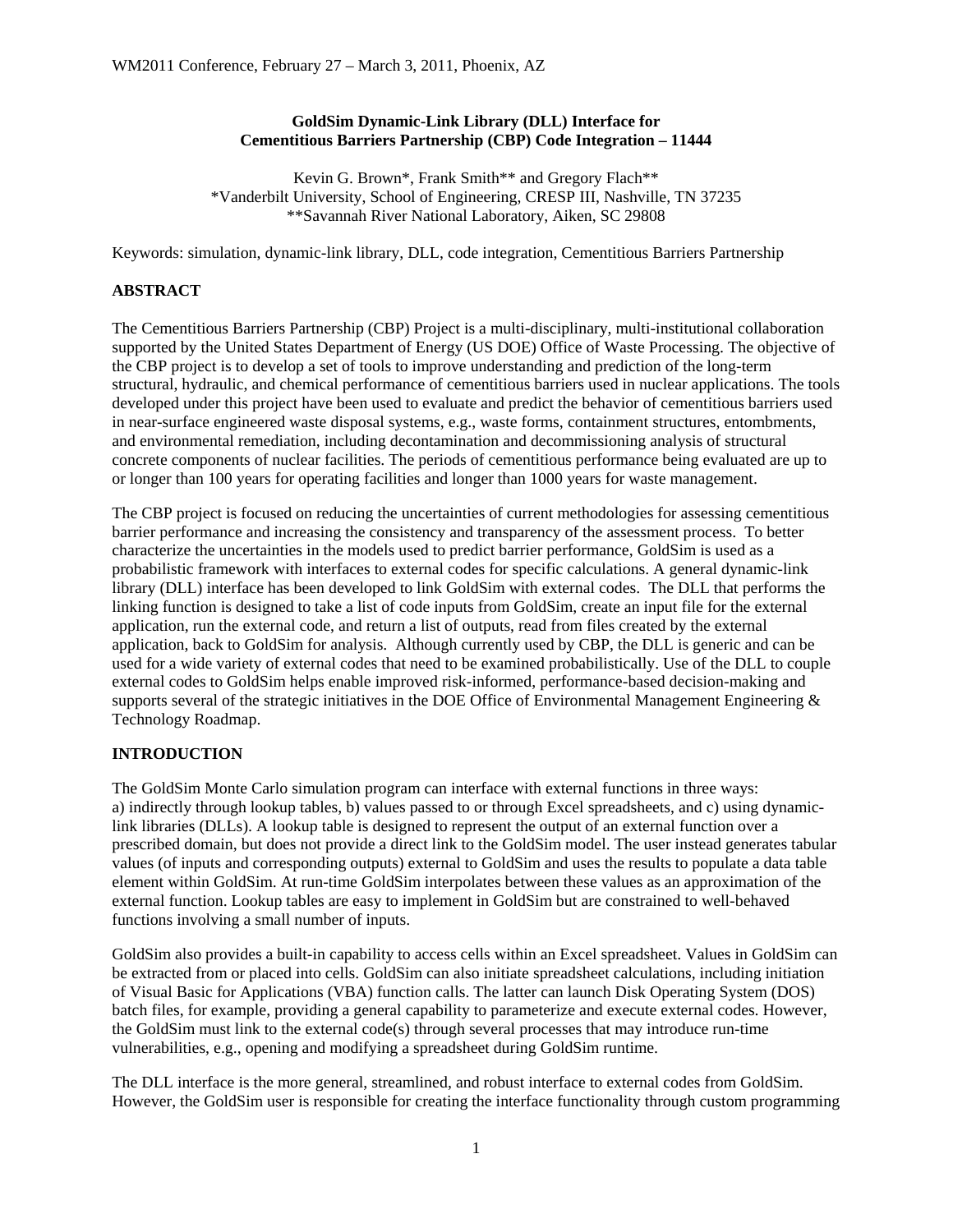that follows a GoldSim Application Program Interface (API). To minimize the burden placed on the CBP user, a generic DLL and accompanying "DLL instruction" language are provided by GoldSim. Low-level interface coding is hidden from the CBP user, who needs only specific knowledge as to where to place and retrieve values in external application-specific I/O (input/output) files, as described in the following section.

# **CBP DYNAMIC-LINK LIBRARY (DLL) DESIGN**

The DLL code described in this paper was written in Fortran 90 (compiled using the g95 compiler available at http://www.gnu.org/) and consists of five files and 20 subroutines. A more detailed explanation for each subroutine is provided elsewhere by Smith et al. [1]. Operation of the DLL interface is controlled by instructions provided by the user in a simple text file, typically denoted DLL.dat. An example instructions file is shown in Fig. 1. This instructions file is tab delimited (required format) into 13 fields. The first field starts in the first column. Continuation lines are marked by an "&" in the first column; comments are indicated by an "!". In Fig. 1 parameters are passed to the executable file (STADIUM® in this case). The following keywords entered in Field 1 initiate actions in the DLL:

- $\bullet$  PUT Put the data specified within the block into the named file.
- GET Get the data specified within the block from the named file.
- EXE Perform the system calls specified within the block.
- RPL Replace complete lines in the named file.
- SUP Create a "super" file containing the commands or file names listed within the block.
- LOG Write a log file (XML format) containing all input and output data.

A command block is terminated by the END statement.

Actions are processed in the order that they appear in the instructions file, and each action can be used multiple times. Typically, the user would want to change parameters in an input file (using the PUT command) before running the external program, run the external application that reads from the input file (using the EXE command), and retrieve results from the external application (using the GET command). The DLL performs error checking as it processes the instructions it receives.

## **DLL Design Assumptions**

The DLL design conforms to the guidance provided by GoldSim [2] that generally specifies how the external interface must be constructed to be compatible with GoldSim's calling conventions. Within these constrictions, the user adds desired functionality using the commands listed above.

The design of the DLL assumes that the external application reads text files that supply data and control the calculations performed by the program and writes results to text output files. The formatting of the input and output files does not matter as long as the location of information in each file can be uniquely identified. Selected inputs can be modified as needed for desired calculations, and the results can be subsequently processed. The DLL interface can call external programs that can be run automatically as either an executable or through a batch file (that calls the executable) without additional user interaction.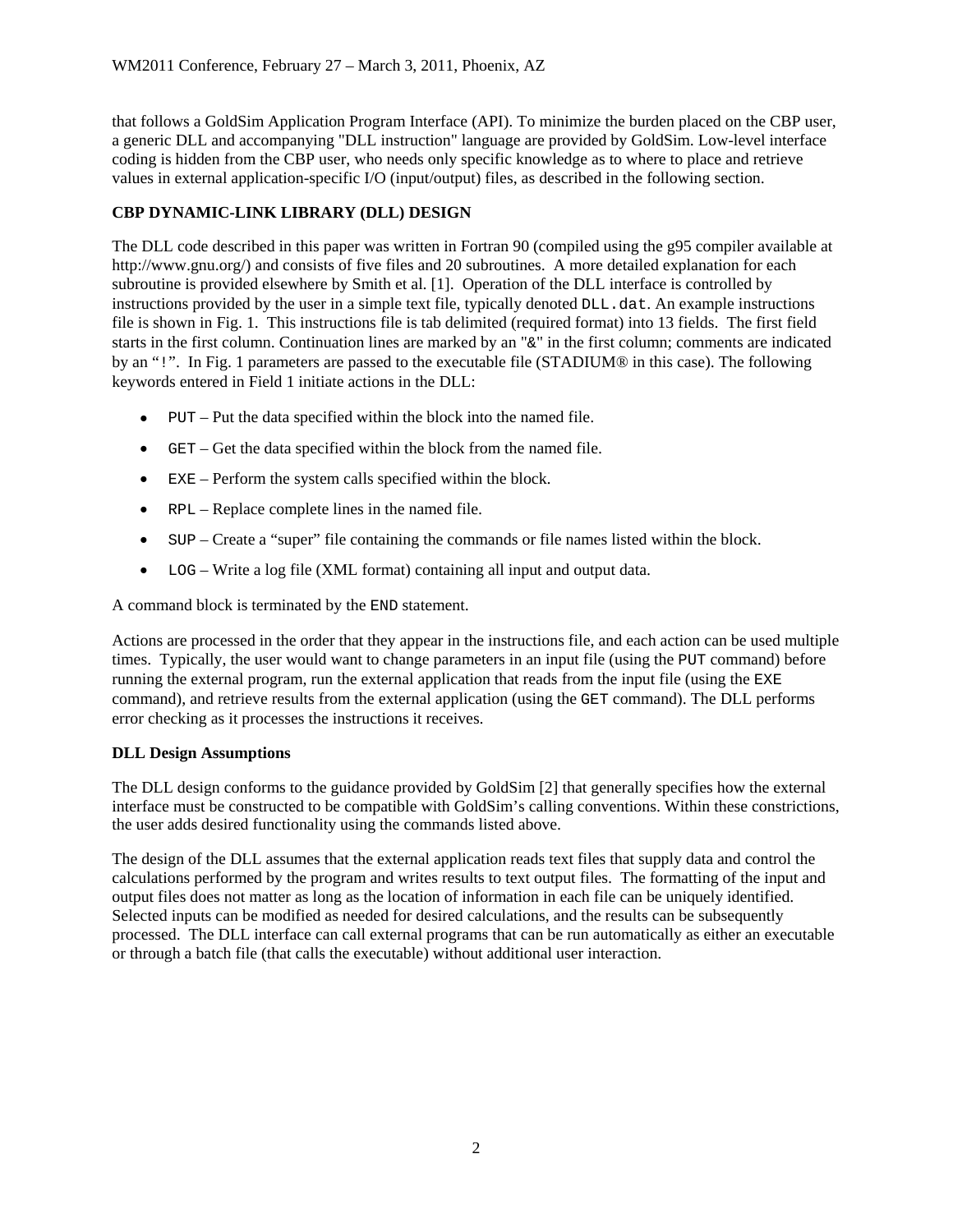|                                                                  | $\overline{1}$                                             | $\frac{1}{4}$                                                                                                                                                                                                  | #4                                                  | $\frac{1}{4}$                                                                 | $\frac{9}{4}$    | #7                                                                                                                                                               | $\frac{8}{1}$                             | $\frac{6}{4}$ | #10 | $\pm 11$         | #12           | (comment)<br>#13                                                                                                                                                                                                                                   |
|------------------------------------------------------------------|------------------------------------------------------------|----------------------------------------------------------------------------------------------------------------------------------------------------------------------------------------------------------------|-----------------------------------------------------|-------------------------------------------------------------------------------|------------------|------------------------------------------------------------------------------------------------------------------------------------------------------------------|-------------------------------------------|---------------|-----|------------------|---------------|----------------------------------------------------------------------------------------------------------------------------------------------------------------------------------------------------------------------------------------------------|
| PUT<br>RPL<br>END<br>END<br>$\overline{-}$                       | 114<br>116<br>119<br>119<br>1 2 4 5 6 9 7<br>4 5 5 4 5 6 7 | stad09d-cbp-task7-template.inp<br>2 \\Stadium\20cm-50cm-4<br>4<br>Stadium\stad09<br>MOJ<br>MOJ<br>MOJ<br>MOJ<br>MOJ<br>MOJ<br>MOJ<br>MOJ<br>MOJ<br>MOJ                                                         | $\ldots$ \Stadium\20cm-50cm-mesh01<br>$\frac{9}{1}$ | tadium\20cm-50cm-mesh01.cor<br>d-cbp-task7-template.inp                       |                  | ele.<br>$\overline{c}$<br>co1<br>$\overline{c}$<br>$\overline{c}$<br>$\frac{1}{\sqrt{2}}$<br>$\overline{c}$<br>$\overline{c}$<br>$\overline{c}$<br>co1<br>5<br>S | white<br>4343322<br>$m \nightharpoonup m$ |               |     | HH o D D N M H H |               | 025-035<br>045-053<br>054-062<br>080-096<br>097-113<br>114-115<br>4<br>118<br>$\overline{0}$<br>$116 -$<br>$119$<br>$119$<br>4<br>$\overline{C}$<br>inputs<br>inputs<br>inputs<br>inputs<br>inputs<br>inputs<br>inputs<br>inputs<br>input<br>input |
| EED<br>EXE<br>END<br>END<br>İ.<br>$\frac{1}{2}$<br>لا لا لا<br>ಚ | 2<br>$\frac{1}{3}$ 31:                                     | $\ldots \backslash \ldots \backslash \text{Codes} \backslash \text{Stadium} \backslash \text{stadium\_2009d\_}$ GUI=YES<br>stad09d-cbp-ta<br>stad09d-cbp-ta<br>stad09d-cbp-ta<br>value<br>value<br>CBP002BATCH | $\begin{array}{c} 0 \\ 1 \end{array}$               | sk7-template.out.xl<br>sk7-template.inp<br>sk7-template.out<br>$\overline{a}$ | $-0.1$<br>$-0.1$ | CBP<br>$\overline{c}$<br>$\overline{c}$<br>W                                                                                                                     | space<br>$\frac{4}{18}$                   | ignore        |     | 101<br>101       | $\frac{1}{1}$ | $-1111$<br>$-3410$<br>$0001 - 1111$<br>$3312 - 3410$<br>outputs<br>outputs                                                                                                                                                                         |
| <b>DOT</b><br>END<br>Ţ.                                          |                                                            | stadium_2layer                                                                                                                                                                                                 | $\text{Lmx} \cdot \text{s}$ .                       |                                                                               |                  |                                                                                                                                                                  |                                           |               |     |                  |               |                                                                                                                                                                                                                                                    |

Fig. 1. Example DLL instructions file (e.g., DLL.dat).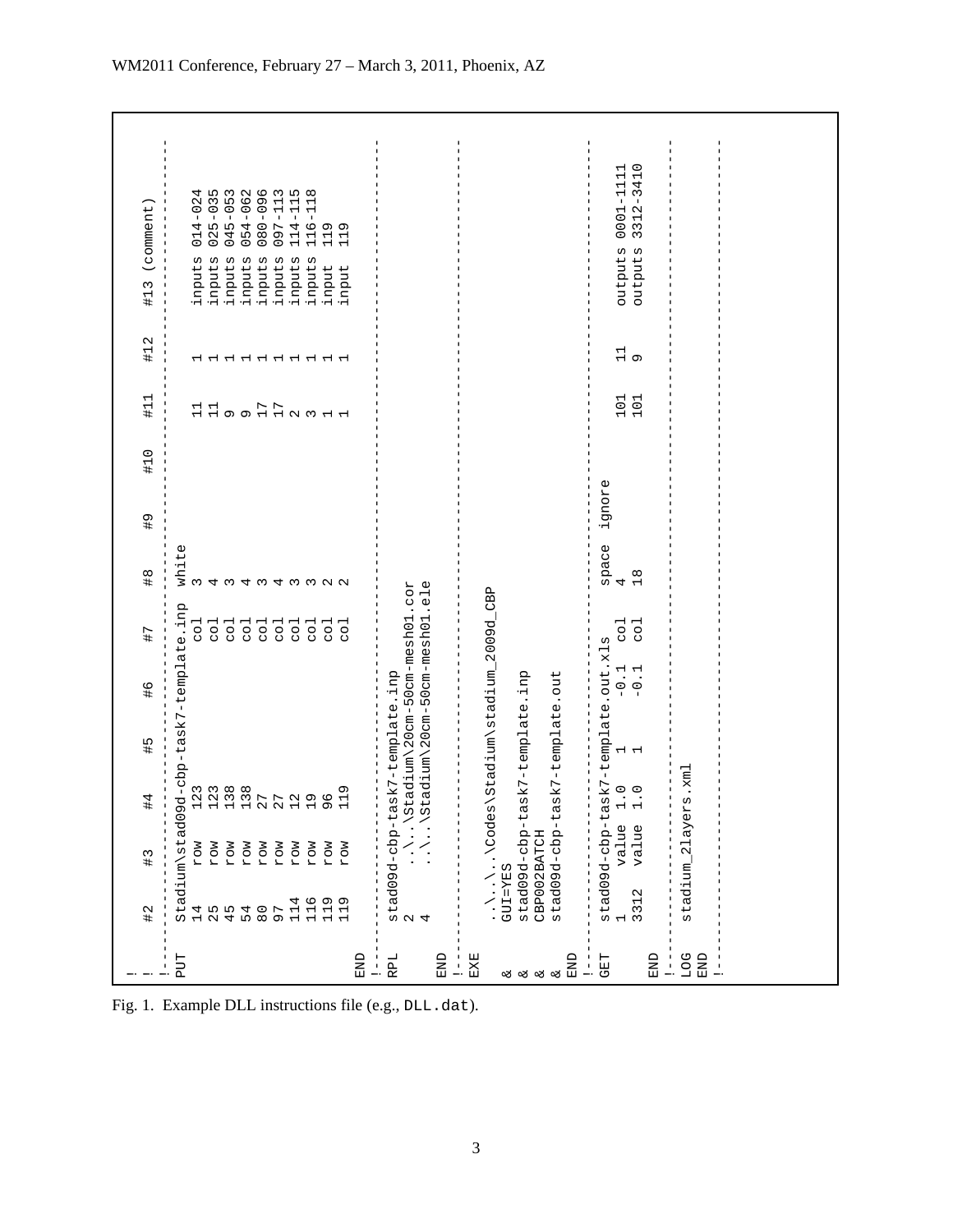## **USE OF THE DYNAMIC-LINK LIBRARY**

This section provides guidance to using the DLL by describing the commands that can be used in the instructions file (e.g., DLL.dat).

### **The PUT and GET Commands**

The PUT and GET commands are functionally similar and are described together. As illustrated in Fig. 1, the name of the file to be processed is listed on the same line as the command in the column (next tab position) following the keyword. A keyword describing how to delimit fields in the file is provided in the column following the filename (next tab position). The following delimiter keywords (primarily corresponding to the delimiters) are recognized: colon, comma, semicolon, space, tab, and white. The keyword "white" describes any combination of tabs and/or spaces (appearing as "white space") used to delimit fields. The delimiter can appear only once following each field with the exception of spaces, which can be inserted multiple times. If the delimiter keyword is followed by the "ignore" tag, then any delimiter characters appearing before the first data entry are ignored.

Instructions are provided on the lines below that contain the filename and delimiter description. For each instruction, pertinent commands are defined using Fields 2 through 12 as described below. A command is terminated using the END statement.

**Field 2:** Input arguments are passed from GoldSim (Fig. 2) to the external interface in the inargs () array of double precision numbers for use by the PUT command. Similarly, output arguments are passed from the external interface back to GoldSim in the double precision outargs() array using the GET command. Following the Fortran 90 convention, the starting index of each array is 1. The number in Field 2 indicates the position in the one-dimensional array representing the parameters in GoldSim (Fig. 2). Scalar inputs and outputs correspond to a single array argument, vector items are used in the order specified with one argument per element, and items in matrices are specified item-by-item, from the first row to the last [2].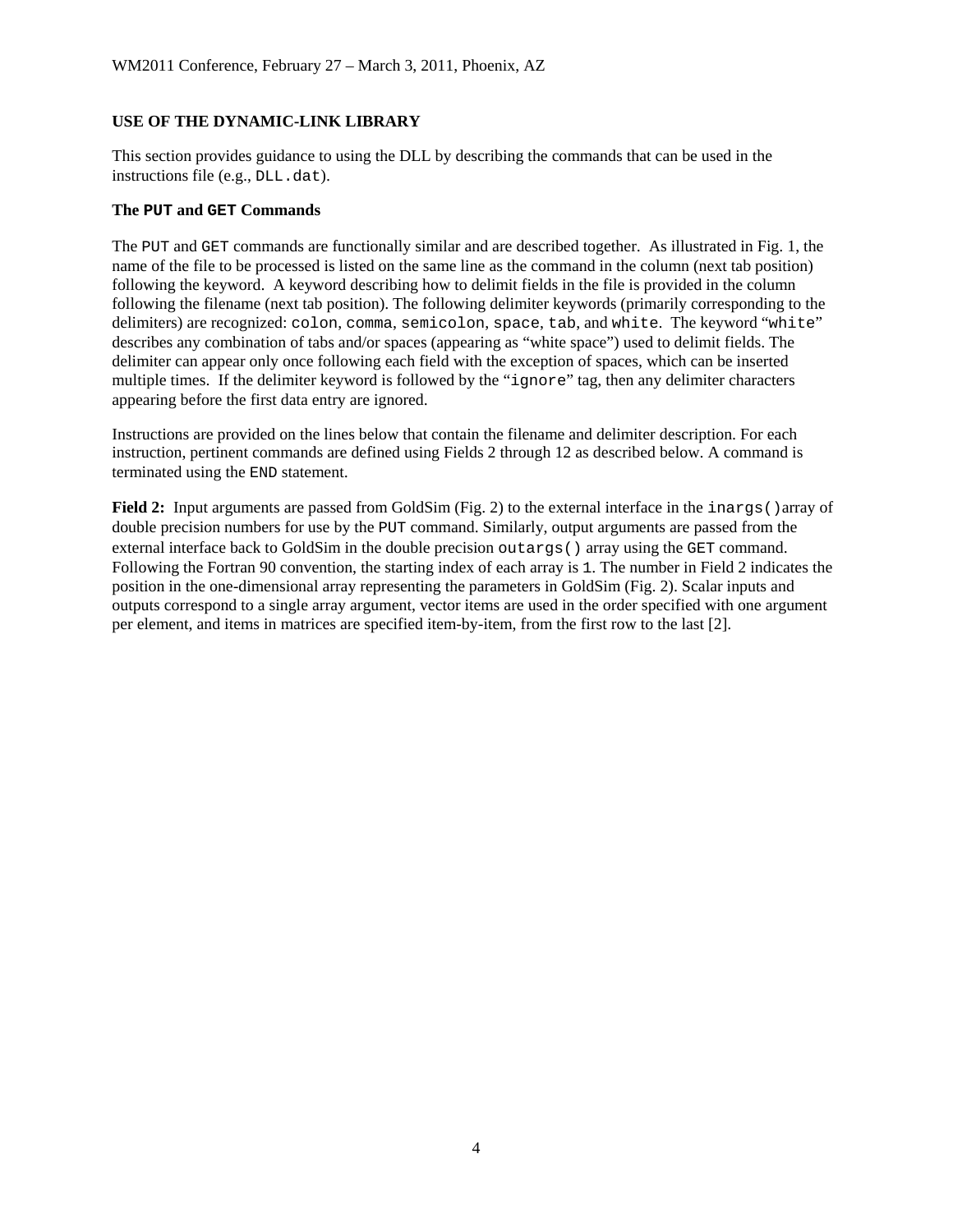

Fig. 2. Example of the GoldSim External Link Properties Interface and Corresponding Log File

GoldSim passes all values to and from the external program as double precision real numbers in the inargs() and outargs() arrays. Passing only numerical values can be restrictive because input files may contain text strings that may be desirable to change for different reasons and simulations. A simple work around to this limitation is the ability of the DLL interface to replace entire lines of input with text using the RPL command described below. The one exception to the GoldSim restriction of passing only double precision values is that the external function can return an error message to GoldSim in the outargs() array using a special GoldSim function [2].

For PUT commands, the first two entries in the inargs () array are reserved by GoldSim (as illustrated in Fig. 2) to pass two special parameters to the DLL interface:

- 1. The first parameter passed in inargs(1) is set by the user within GoldSim to indicate whether results from individual realizations are saved (inargs(1)>0) or not (inargs(1)=0). If the value in inargs(1) is 1, a subdirectory named realization  $\theta$  is created, if necessary, for the results of running the external application. If GoldSim is run in probabilistic mode for multiple realizations, the results saved in the realization\_0 subdirectory would be overwritten and only results from the final realization would be saved. If  $i$ nargs $(1)$  > 0 and GoldSim is run in probabilistic mode with multiple realizations  $(1 \ldots n)$ , subdirectories named realization 1 through realization  $n+1$ are created, if needed, to save results from the realizations.
- 2. The second parameter passed from GoldSim in inargs(2) is the number of the realization (i.e., the Run Property denoted *Realization* in GoldSim). GoldSim allows a single realization to also be run and analyzed.

The additional parameters used by PUT commands in the instructions file start with inargs (3).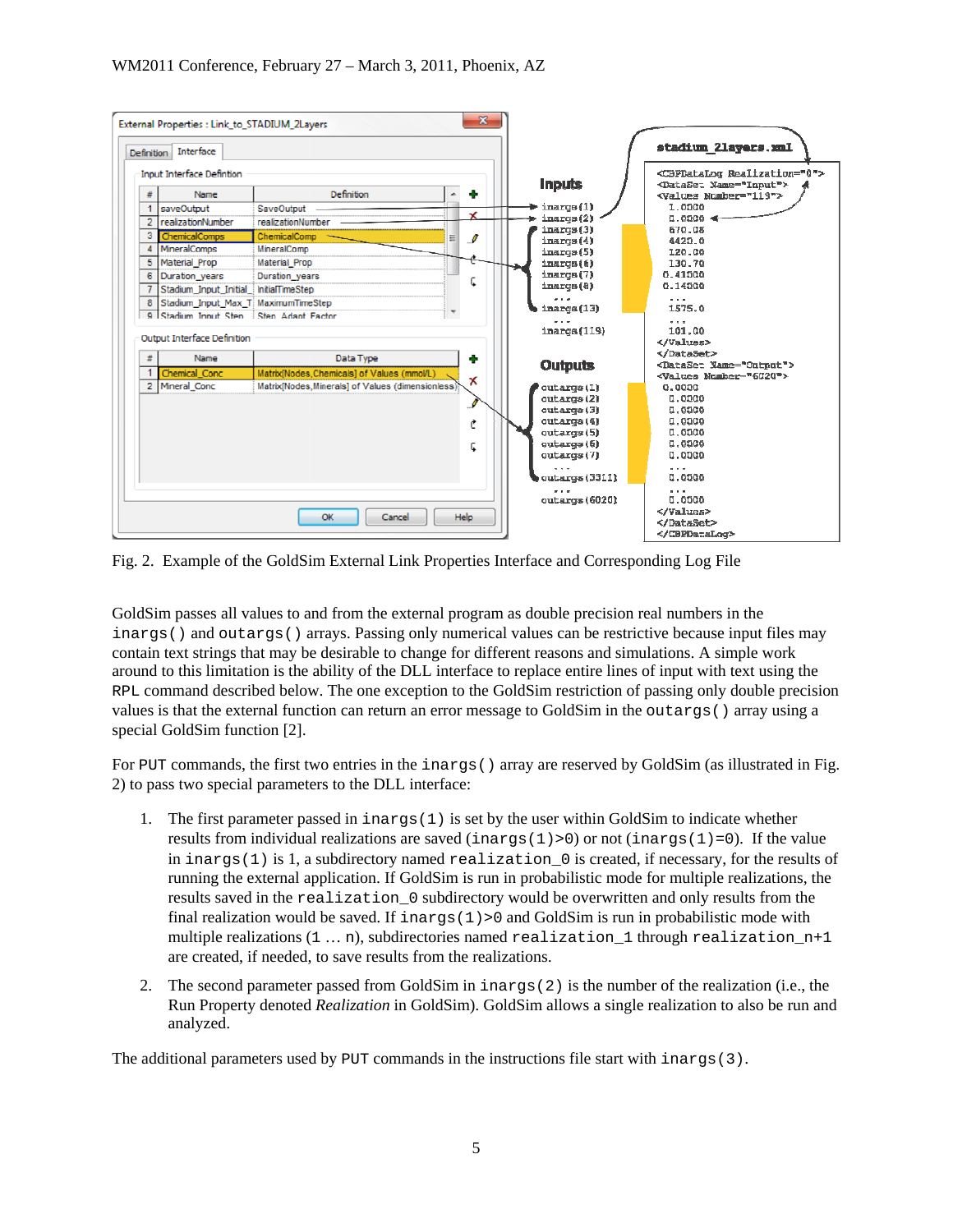**Field 3** – **Field 6:** The entries in these fields specify how the row in either the input or output file is identified. The keywords that may appear in Field 3 are listed in Table I. The information that must appear in Fields  $4 - 6$ depends on the keyword in Field 3 as explained in the table. The DLL reads record entries as text strings in the file starting with the first row until the conditions in Table I are satisfied. The data entry at the resulting location is then used in the PUT or GET command.

| Keyword | <b>Function</b>                                                                                                                                                                                                                                                                                                                                                                                                    |
|---------|--------------------------------------------------------------------------------------------------------------------------------------------------------------------------------------------------------------------------------------------------------------------------------------------------------------------------------------------------------------------------------------------------------------------|
| row     | A number representing the row (or record) number where the data are located is<br>entered in Field 4. Fields 5 and 6 are left blank.                                                                                                                                                                                                                                                                               |
| record  | A number representing the record (or row) number where the data are located is<br>entered in Field 4. Fields 5 and 6 are left blank.                                                                                                                                                                                                                                                                               |
| label   | An alphanumeric label identifying the row where the data are located is entered in<br>Field 4, and a number representing the column where the label is to be read is entered<br>in Field 5. Field 6 is skipped.                                                                                                                                                                                                    |
| value   | A number identifying the row where the data are located is entered in Field 4, the<br>column where the label is to be read is entered in Field 5, and a numeric tolerance on<br>the value is entered in Field 6. A positive tolerance in Field 6 specifies the absolute<br>difference used to test if the numerical value in Field 5 has been found while a<br>negative tolerance indicates a relative difference. |
| string  | A character (alphanumeric) string identifying the row where the data is located is<br>entered in Field 4. The string can appear in any column in the data file.                                                                                                                                                                                                                                                    |

Table I. Row Specification in Field 3

**Field 7 – Field 10:** These entries specify how the column in either the input or output files where the data values are located is identified. The key words that can appear in Field 7 are listed in Table II. The DLL reads entries in the specified row starting with the first column as text until the specified label is found. The data entry at this location is then used in the PUT or GET command.

|  | Table II. Column Specification in Field 7 |  |
|--|-------------------------------------------|--|
|  |                                           |  |

| Keyword | <b>Function</b>                                                                                                                                                                                                                                                            |
|---------|----------------------------------------------------------------------------------------------------------------------------------------------------------------------------------------------------------------------------------------------------------------------------|
| col     | The number of the column (or field) where the data are located is entered in Field 8.<br>Fields 9 and 10 are left blank.                                                                                                                                                   |
| field   | The number of the field (or column) where the data are located is entered in Field 8.<br>Fields 9 and 10 are left blank.                                                                                                                                                   |
| heading | An alphanumeric label identifying the column where the data are located is entered in<br>Field 8, and the row where the label is located is entered in Field 9. Field 10 is skipped.                                                                                       |
| value   | A numerical value identifying the column where the data are located is entered in Field<br>8, the row where the value is located is entered in Field 9, and a tolerance on the value<br>is entered in Field 10 similar to that described in Table I for the value keyword. |

**Field 11:** The number of rows to be used for data processing is entered in this field allowing entering or reading a row vector using a single command. For example, if a PUT command in the instructions file (e.g.,  $DL \cdot$  dat in Fig. 1) has the number n in Field 2 and m in Field 11, the value in inargs(n) is written into the specified data file row and column identified by Fields  $3 - 6$  and Fields  $7 - 10$ , respectively. The values in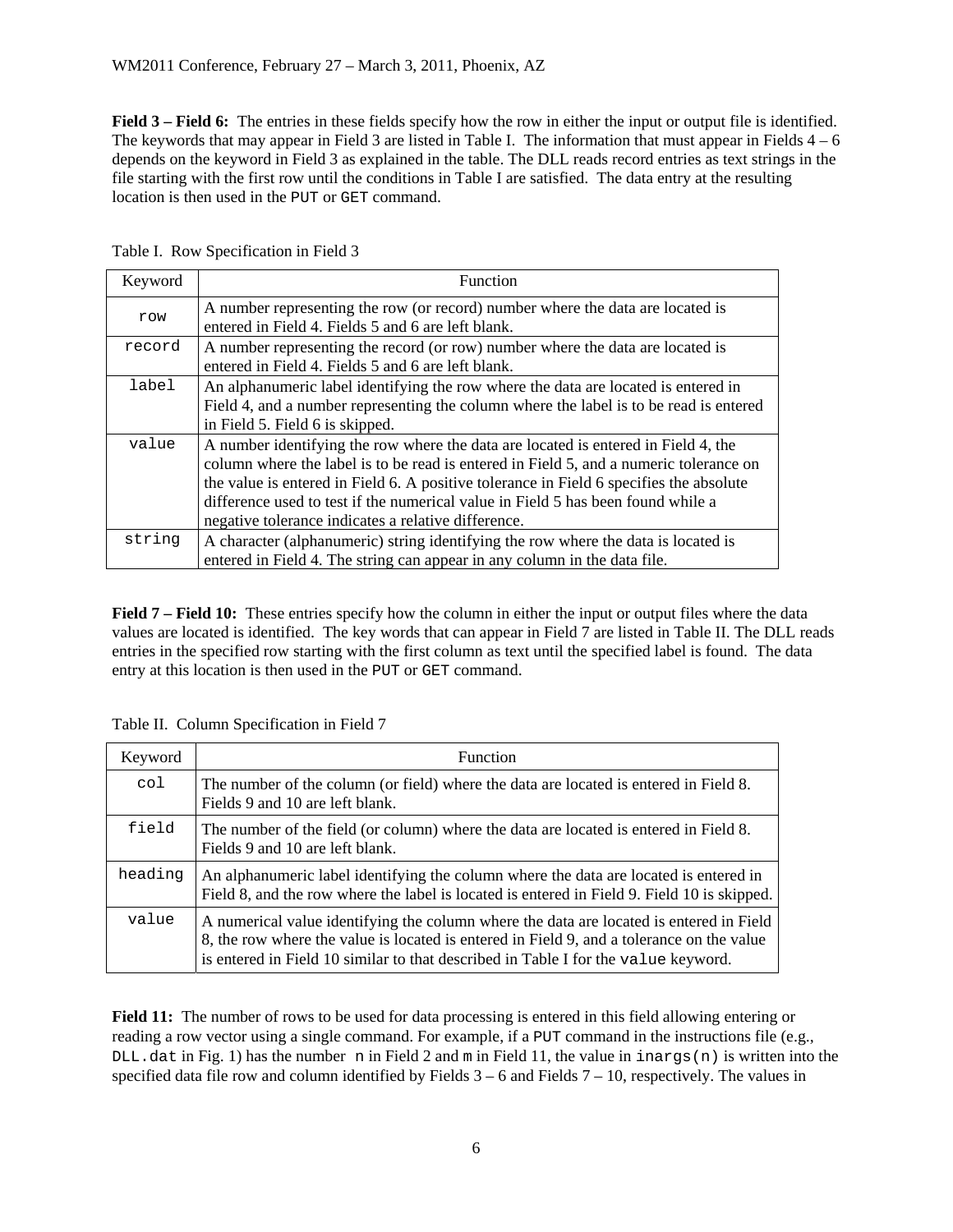inargs (n+1) through inargs (n+m-1) are also written into the next  $(m-1)$  rows in the same column in the specified data file.

**Field 12:** The number of columns to be used for data processing is specified in this field; this enables a single command to either enter a column vector or, in conjunction with Field 11 (described above), enter a matrix of values into the specified data file. For example, if a GET command has the number n in Field 2, the number m in Field 11, and the number p in Field 12, then the value in outargs  $(n)$  will be read from the specified data file row and column identified by Fields  $3 - 6$  and Fields  $7 - 10$ , respectively. The values of outargs (n+1) through outargs ( $n+p-1$ ) will be read from the next ( $p-1$ ) columns in the same row, and the values of outargs  $(n+p)$  through outargs  $(n+2p-1)$  will be read from the same columns in the subsequent row. This process continues over  $m$  rows of data until  $m \times p$  values from the data file have been read by the DLL interface.

**Field 13:** This field can be used to enter an optional comment that is not read or used by the DLL or by GoldSim.

### **The RPL Command**

The RPL command can be used to replace entire lines in an existing input file. This command provides a simple work around to the GoldSim limitation of only passing only double precision numbers, the DLL interface was given the capability of replacing entire lines of input with text using the RPL command. Within the RPL command block, the entry in Field 2 identifies the line in the input file that will be replaced. The text starting in Field 3 is used to replace the current line in the input file.

### **The EXE Command**

The EXE command block specifies DOS commands to be executed by the Windows operating system. Typically the name and relative location of the file (or files) that must be run to execute the external code are provided in this command. Any arguments that must be passed to the executable are included in the command.

The EXE command can also be used to execute a Windows batch file (i.e., one with the .bat extension) that contains the necessary executable file(s). Additional commands can be specified to perform other operations, such as copying, renaming, or moving input and output files as needed.

#### **The SUP Command**

The SUP command writes the given text to the specified file. The filename must be provided in the second column on the same line as the SUP command. The file is created if it is not found or overwritten if it already exists. For example, this command can be used to create a "super" file of instructions including necessary filenames that can then be accessed by the external application at runtime.

#### **The LOG Command**

The LOG command provides the name of the log file where arrays of the GoldSim input and output data used in the simulation will be written in XML format as shown in Fig. 2. The log filename must be provided in the second column on the same line as the LOG command. As also shown in the figure, the realization number is written to the log file followed by an array of the input data and an array of the output data.

## **EXAMPLE OF USING THE DYNAMIC LINK-LIBRARY (DLL)**

A detailed example of calling an external code is provided to demonstrate the usefulness of the DLL developed by the CBP. SIMCO Technologies, Inc. developed the numerical model called STADIUM® (Software for Transport and Degradation in Unsaturated Materials) to predict the transport of ions and liquids in reactive porous media [3-5]. This state-of-the-art model has been successfully used to predict the degradation of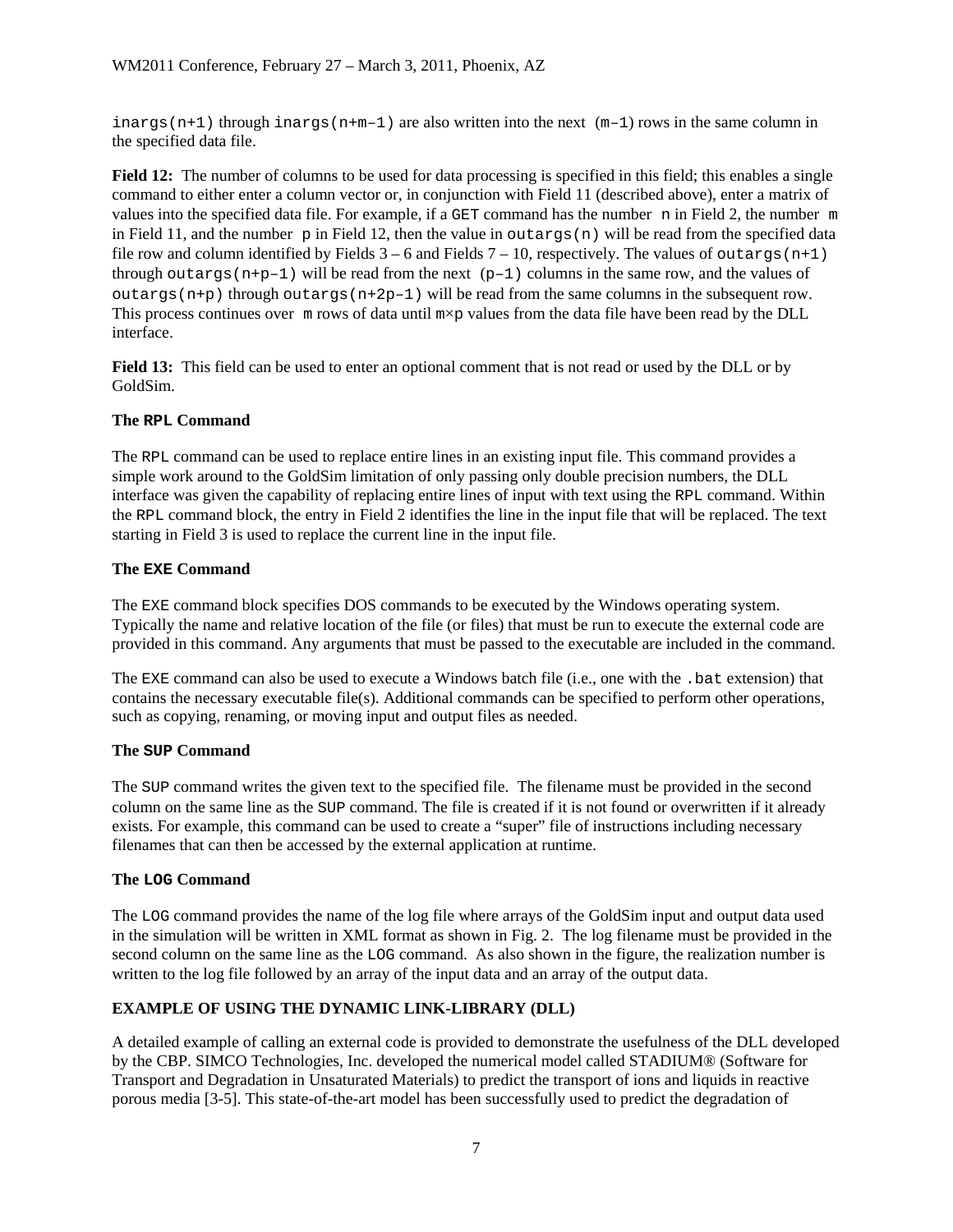unsaturated concrete structures exposed to chemically aggressive environments [3, 6]. The results provided by STADIUM® have been validated using both laboratory test results and field exposure observations.

GoldSim is run using the instructions file in Fig.1 to produce three realizations of calculations using the STADIUM code, each for one year of simulation time [1]. Because the DLL replaces values in the input file specified by the PUT command, the user should supply a template input file for the DLL to manipulate. As shown previously, the DLL provides flexibility for locating parameters and data within the template file. The user must either know the locations of input parameters or data to be manipulated within the input file or know the basic input structure so that the methods described previously can be used.

The example instructions file  $(DLL. \text{dat in Fig. 1})$  locates the parameters to be input using row and column specifications. The main portions of the STADIUM template input file (e.g., RESO, PREL, and INIT blocks) that are changed by the instructions file are shown in Fig.3. After the DLL executes the RPL and PUT commands shown in Fig. 1, the modified parts of the template file that was used as the input file for STADIUM are shown in Fig. 4 in yellow.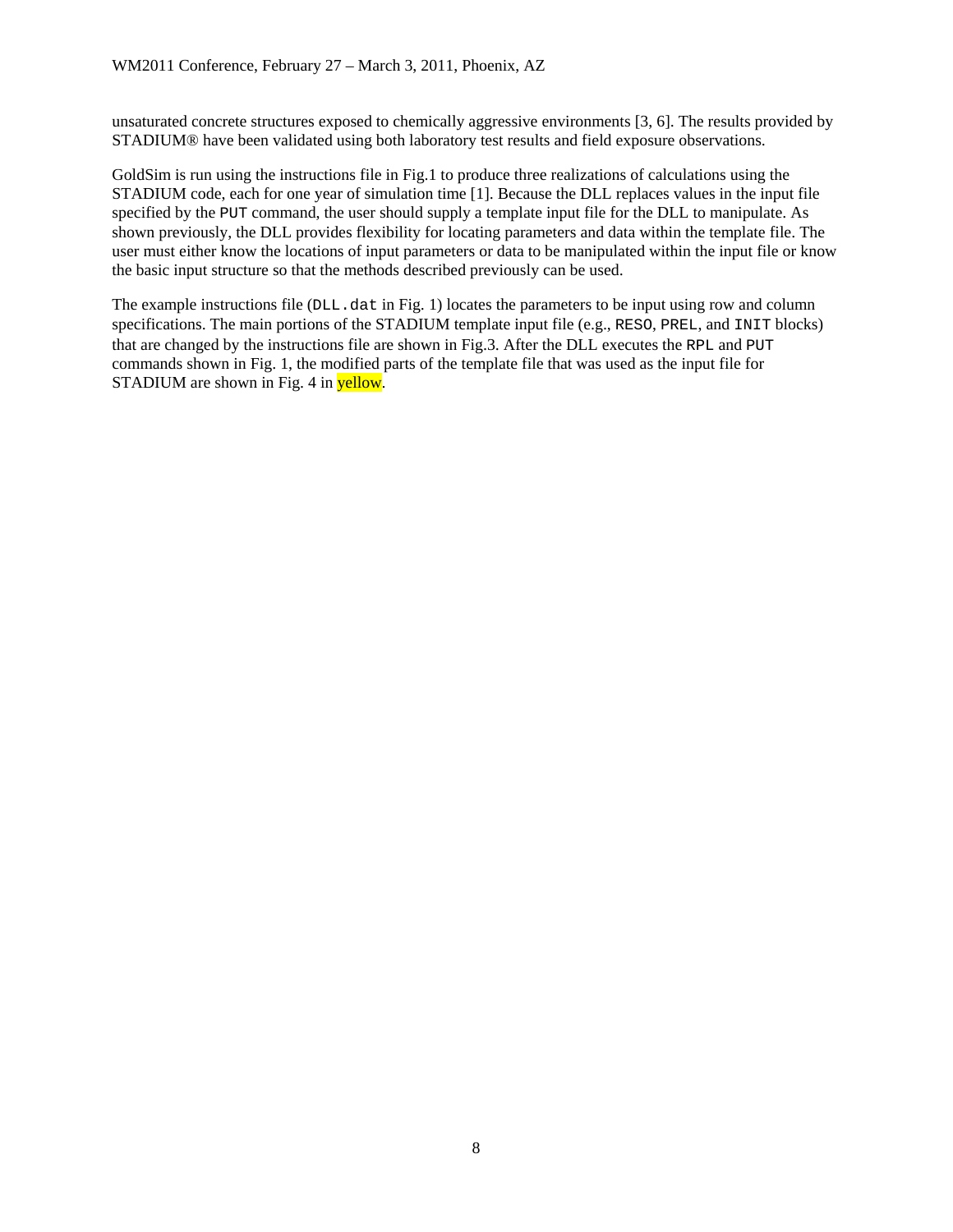| COOR<br>20cm-50cm-mesh01.cor<br><b>ELEM</b>                                                                                                                                                                                                                                              |                                                                                                                                                                                            |                                                                                                                                                          |                                                                                                                      |
|------------------------------------------------------------------------------------------------------------------------------------------------------------------------------------------------------------------------------------------------------------------------------------------|--------------------------------------------------------------------------------------------------------------------------------------------------------------------------------------------|----------------------------------------------------------------------------------------------------------------------------------------------------------|----------------------------------------------------------------------------------------------------------------------|
| 20cm-50cm-mesh01.ele                                                                                                                                                                                                                                                                     |                                                                                                                                                                                            |                                                                                                                                                          |                                                                                                                      |
| <b>RESO</b><br>NUMBER_NUM_PARAM.<br>integration_pts<br>tolerance<br>itermax<br>cartesian_axi<br>Duration_years<br>Init_time_step_sec<br>f_sat<br>Tangential_matrix<br>damage<br>physical_cl<br>CO2_level_%<br>Max_time_step_sec<br>Step_Adapt_Factor<br>Step_Adapt_Crit                  | 14<br>2<br>$1.0e-3$<br>30<br>1.0<br>10000.0<br>5000.0<br>3.0<br>0.0<br>1.0<br>0.0<br>0.0<br>4320000.0<br>1.5<br>$5e-3$                                                                     |                                                                                                                                                          |                                                                                                                      |
| PREL<br>N_PREL_GROUP<br>N_PREL<br>temperature<br>W/B<br>Binder<br>aggregates<br>Binder_density<br>Porosity<br>Permeability<br>oh_diff_coef<br>Isotherm_b<br>Isotherm_c<br>Relative_perm<br>init_hydrat<br>tref_meas<br>hydrat_a<br>hydrat_alpha<br>k_thermal<br>spec_heat<br>ex_rate_CO2 | 2<br>18<br>23.0<br>0.38<br>405.0<br>1659.0<br>2885.0<br>0.135<br>18.0e-22<br>1.40e-11<br>$-25.9280$<br>0.4285 1.7825<br>18.0<br>28.0<br>28.0<br>0.8<br>0.015<br>2.00<br>1000.0<br>$1.0e-5$ | 0.0<br>2603.5<br>1000.0<br>$1.0e-5$                                                                                                                      | 23.0<br>0.595<br>930.0<br>0.65<br>4000.0e-22<br>7.5e-11<br>$-6.4651$<br>18.0<br>28.0<br>28.0<br>0.3<br>0.003<br>2.00 |
| INIT<br>external_file<br>OН<br>Na<br>Κ<br>SO4<br>Ca<br>A1(OH)4<br>Cl<br>H2SiO4<br>CO <sub>3</sub><br>NO3<br>NO <sub>2</sub><br>Rel_Humidity<br>Potential<br>Temperature<br>Portlandite<br>CaH2SiO4<br>Ettringite<br>Monosulfate<br>C4AH13                                                | 0<br>400.0<br>282.1<br>138.0<br>8.0<br>0.5<br>0.1<br>5.0<br>0.0<br>0.0<br>0.0<br>${\bf 0}$ . ${\bf 0}$<br>1.0<br>0.0<br>23.0<br>13.6<br>37.9<br>0.0<br>19.4<br>14.8                        | 670.08<br>4420.0<br>120.0<br>130.7<br>0.41<br>0.14<br>9.0<br>9.7<br>2.9<br>2000.0<br>1575.0<br>1.0<br>0.0<br>23.0<br>41.9<br>103.3<br>28.6<br>0.0<br>0.0 |                                                                                                                      |
| Thaumasite<br>Calcite<br>Monocarboaluminate<br>Gypsum                                                                                                                                                                                                                                    | 0.0<br>0.0<br>0.0<br>0.0                                                                                                                                                                   | 0.0<br>4.8<br>11.0<br>0.0                                                                                                                                |                                                                                                                      |

Fig. 3. Pertinent data blocks from the STADIUM template file (i.e., the RESO, PREL, and INIT Blocks)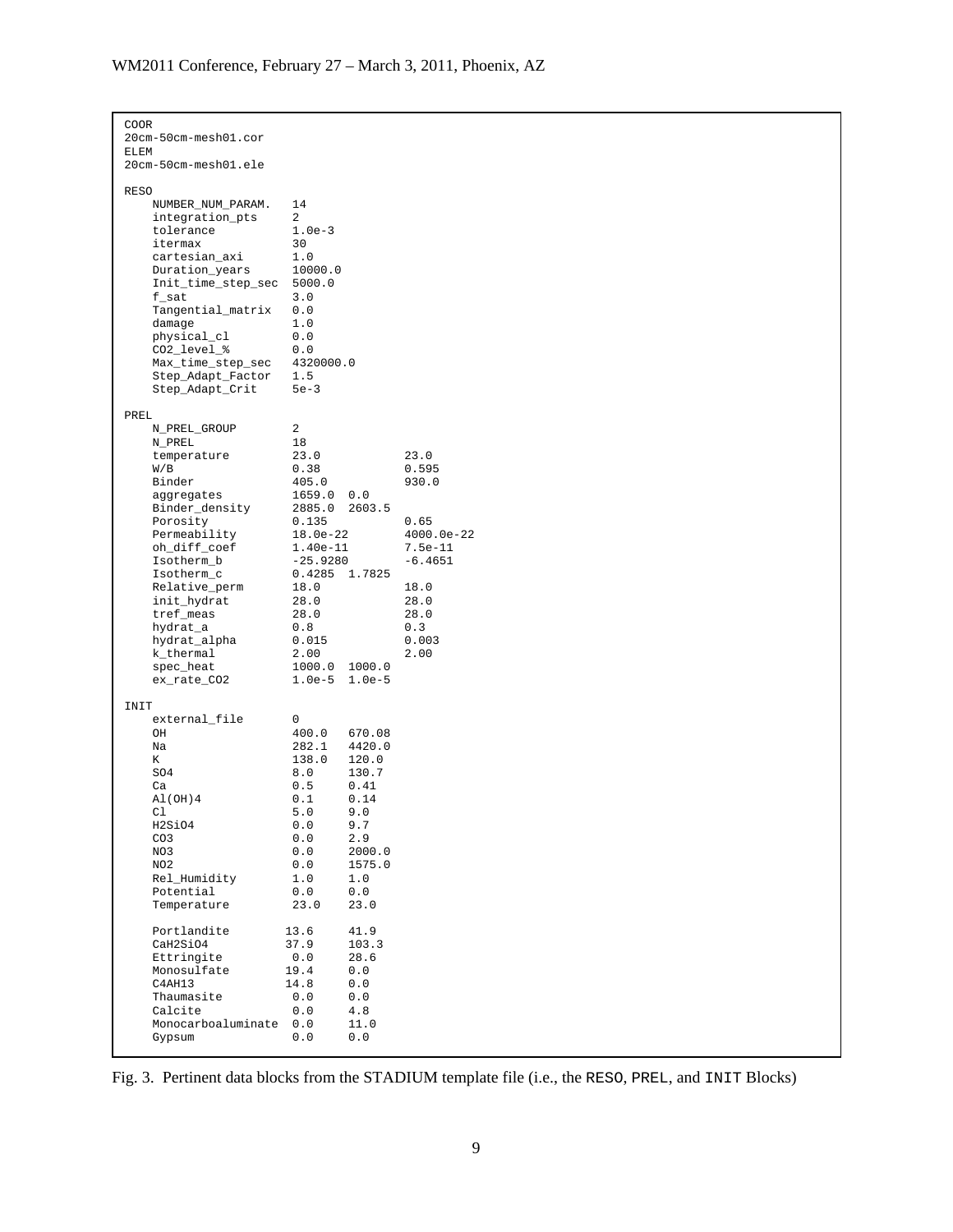

Fig. 4. STADIUM input blocks after execution of the RPL and PUT commands in  $DLL$ . dat (Fig. 1)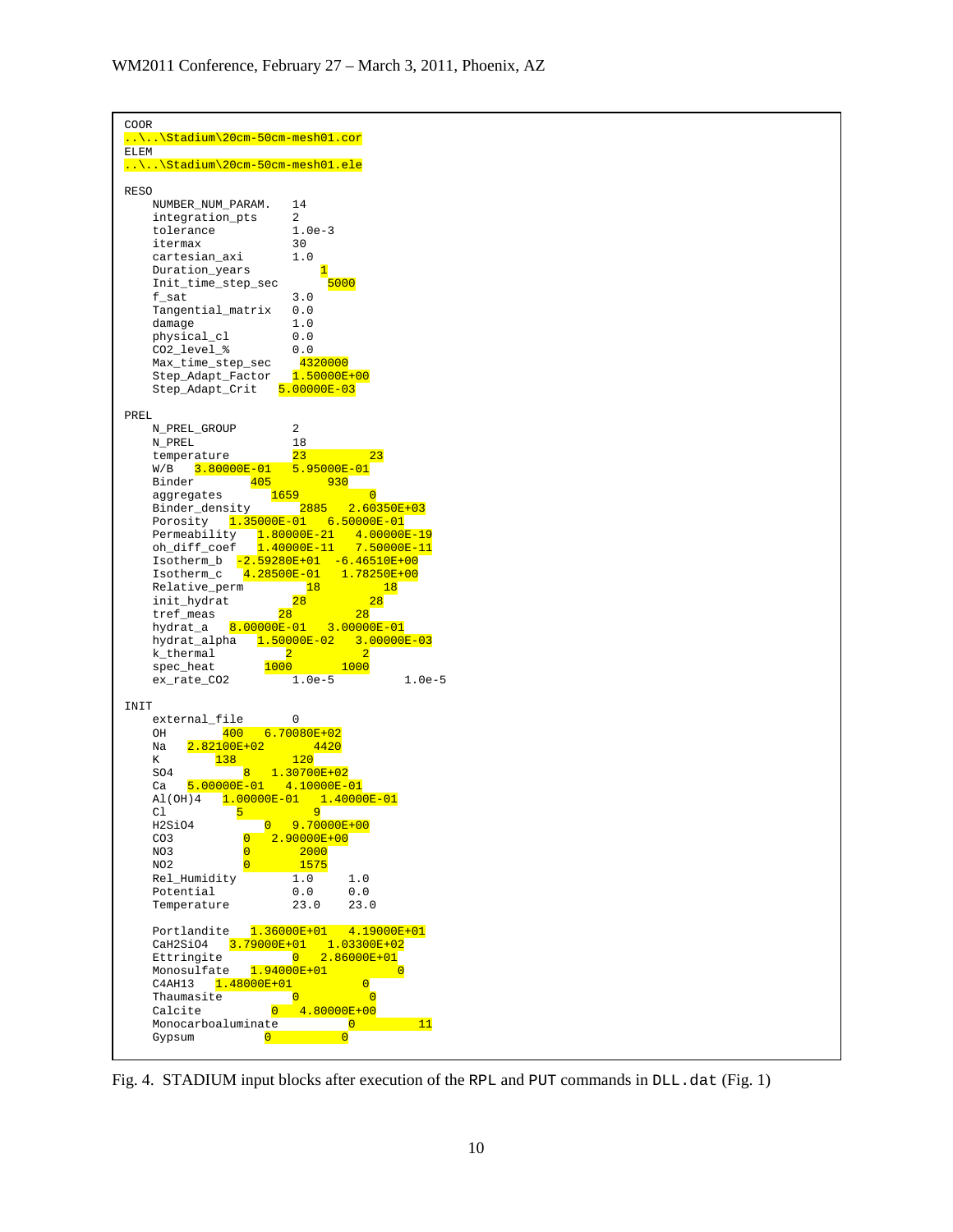After running STADIUM using the EXE command as shown in Fig.1 for the inputs defined by the user (e.g., those in Fig. 4), the external code creates a set of output files where the simulation results are written. The main output file (Fig. 5) has a .xls file extension (note that the file is not in Microsoft Excel format) [4]. As illustrated in Fig. 5, the results are provided in columns making either graphing the results using an external program or reading the results using the DLL straightforward. The results from different time steps are separated by a blank line. The columns of interest here are:

- A: time increment for which the solution is saved to the output file, in years or seconds.
- $D K$ : concentration of each ionic species, in mmol/L.
- $O W$ : content of each of the nine solid phases considered in the calculations, in  $g/kg$  material.

The other columns in the STADIUM output file are described in detail elsewhere [4].

|                 | $\mathbf x$<br>$\blacksquare$<br>$9 - 2 = 1$<br><b>XIE</b><br>stad09d-cbp-task7-template.out - Microsoft Excel |                                           |                                                                                       |                                            |                                                                  |                                                                       |                            |                                                                |                            |                                               |                       |
|-----------------|----------------------------------------------------------------------------------------------------------------|-------------------------------------------|---------------------------------------------------------------------------------------|--------------------------------------------|------------------------------------------------------------------|-----------------------------------------------------------------------|----------------------------|----------------------------------------------------------------|----------------------------|-----------------------------------------------|-----------------------|
|                 | Home<br>File                                                                                                   | Insert                                    |                                                                                       | Page Layout                                | Formulas                                                         | Data                                                                  | Review                     | View<br><b>JMP</b>                                             |                            | C<br>۵                                        | □ 記 ×                 |
|                 | Ж<br>la ∗<br>Paste<br>Clipboard<br>$\overline{u}$                                                              | Calibri<br>в<br>Ι<br>U<br>ு<br>BB<br>Font | $-11$<br>$\mathbf{A}^{\!\star}$<br>$\mathbf{A}^{\mathbf{A}}$<br>×<br>$A \cdot$<br>Fa. | ≡<br>$=$<br>目<br>套<br>ŧΞ<br>証<br>Alignment | 暈<br>≡<br>$-3+$<br>国<br>$\mathcal{D}_{2}$<br>$\overline{\omega}$ | General<br>\$<br>$-9/6$<br>$^{+.0}_{.00}$<br>$^{+00}_{-00}$<br>Number | A<br>٠<br>Styles<br>۳<br>瑙 | $\frac{1}{2}$ a Insert $\sim$<br>Delete *<br>Format *<br>Cells | Σ -<br>国土<br>$\mathcal{Q}$ | Sort & Find &<br>Filter * Select *<br>Editing |                       |
|                 | A1                                                                                                             | $\blacktriangledown$                      | ×                                                                                     | $f_x$<br>Years                             |                                                                  |                                                                       |                            |                                                                |                            |                                               | v                     |
|                 | $\overline{A}$                                                                                                 | B                                         | C                                                                                     | $\mathbf{D}$                               | F                                                                | F                                                                     | G                          | H                                                              |                            | J                                             |                       |
| 1               | Years                                                                                                          | Node                                      | $x$ (cm)                                                                              | OH                                         | Na                                                               | K                                                                     | SO <sub>4</sub>            | Ca                                                             | AI(OH)4                    | Cl                                            | H2S                   |
| $\overline{2}$  | 0.1                                                                                                            |                                           | 1 0.00E+00                                                                            | $0.00E + 00$                               | $0.00E + 00$                                                     | $0.00E + 00$                                                          | $0.00E + 00$               | $0.00E + 00$                                                   | $0.00E + 00$               | $0.00E + 00$                                  | 0.0                   |
| 3               | 0.1                                                                                                            | $\overline{2}$                            | 1.30E-01                                                                              | 5.95E+01                                   | 2.78E+01                                                         | 1.12E+01                                                              | 2.85E-04                   | 1.07E+01                                                       | 1.64E-01                   | 8.14E-01                                      | 5.3                   |
| 4               | 0.1                                                                                                            | 3                                         | 3.31E-01                                                                              | 1.69E+02                                   | $1.18E + 02$                                                     | 4.79E+01                                                              | $3.04E - 03$               | $2.84E + 00$                                                   | 4.05E-01                   | $2.72E + 00$                                  | 4.1                   |
| 5               | 0.1                                                                                                            | 4                                         | 5.71E-01                                                                              | $2.81E + 02$                               | $1.99E + 02$                                                     | 8.36E+01                                                              | $1.01E-02$                 | 1.59E+00                                                       | 7.07E-01                   | 4.38E+00                                      | 1.4                   |
| 6               | 0.1                                                                                                            | 5                                         | 8.42E-01                                                                              | 3.60E+02                                   | $2.52E + 02$                                                     | $1.12E + 02$                                                          | 1.84E-02                   | $1,26E+00$                                                     | 8.87E-01                   | 5.15E+00                                      | 2.1                   |
| 7               | 0.1                                                                                                            | 6                                         | 1.14E+00                                                                              | 4.00E+02                                   | 2.76E+02                                                         | 1.29E+02                                                              | 2.39E-02                   | $1.14E + 00$                                                   | 9.92E-01                   | $5.21E + 00$                                  | 3.1                   |
| 8               | 0.1                                                                                                            | 7                                         | 1.46E+00                                                                              | 4.13E+02                                   | $2.82E + 02$                                                     | 1.36E+02                                                              | 2.59E-02                   | $1.11E + 00$                                                   | 1.03E+00                   | 5.07E+00                                      | 3.5                   |
| 9               | 0.1                                                                                                            | 8                                         | 1.79E+00                                                                              | $4.16F + 02$                               | $2.82E + 02$                                                     | 1.38E+02                                                              | $2.62E - 02$               | 1.10E+00                                                       | $1.03E + 00$               | 5.00E+00                                      | 3.1                   |
| 10              | 0.1                                                                                                            | 9                                         | 2.15E+00                                                                              | $4.16E + 02$                               | $2.82E + 02$                                                     | 1.38E+02                                                              | $2.62E - 02$               | 1.10E+00                                                       | 1,03E+00                   | 5.00E+00                                      | 3.1                   |
| 11              | 0.1                                                                                                            | 10                                        | 2.52E+00                                                                              | 4.15E+02                                   | 2.82E+02                                                         | 1.38E+02                                                              | $2.62E - 02$               | 1.10E+00                                                       | $1.03E + 00$               | 5.00E+00                                      | 3.1                   |
| 12              | 0.1                                                                                                            | 11                                        | 2.90E+00                                                                              | 4.15E+02                                   | 2.82E+02                                                         | 1.38E+02                                                              | $2.62E - 02$               | 1.10E+00                                                       | 1.03E+00                   | 5.00E+00                                      | 3.1                   |
| 13              | 0.1                                                                                                            | 12                                        | 3.30E+00                                                                              | 4.15E+02                                   | $2.82E + 02$                                                     | 1.38E+02                                                              | $2.62E - 02$               | 1.10E+00                                                       | $1.03E + 00$               | 5.00E+00                                      | 3.1                   |
| 14              | 0.1                                                                                                            | 13                                        | 3.71E+00                                                                              | 4.15E+02                                   | $2.82E + 02$                                                     | 1.38E+02                                                              | $2.62E - 02$               | 1,10E+00                                                       | $1.03E + 00$               | 5.00E+00                                      | 3.1                   |
| 15              | 0.1                                                                                                            | 14                                        | 4.14E+00                                                                              | 4.15E+02                                   |                                                                  | 2.82E+02 1.38E+02                                                     | $2.62E - 02$               |                                                                | 1.10E+00 1.03E+00          | 5.00E+00                                      | $3.1 -$               |
| $\overline{14}$ | $\blacktriangleright$                                                                                          | stad09d-cbp-task7-template                |                                                                                       | - 17                                       |                                                                  |                                                                       | $\Box$                     | Ш                                                              |                            |                                               | $\blacktriangleright$ |
|                 | P.<br>Ready                                                                                                    |                                           |                                                                                       |                                            |                                                                  |                                                                       |                            | ■■四四<br>100%                                                   | $\overline{}$              |                                               | Œ                     |

Fig. 5. An example of the main STADIUM output file read into Microsoft Excel

The GET command was used (via the DLL) to retrieve concentrations of the 11 chemicals and nine minerals used by STADIUM at each node location at time one year. The outargs() array that returns results to GoldSim is sufficiently large to return the necessary concentrations at each time step. The GoldSim results for one selected mineral (Ettringite) and one selected chemical  $(SO<sub>4</sub>)$  are illustrated in Fig. 6.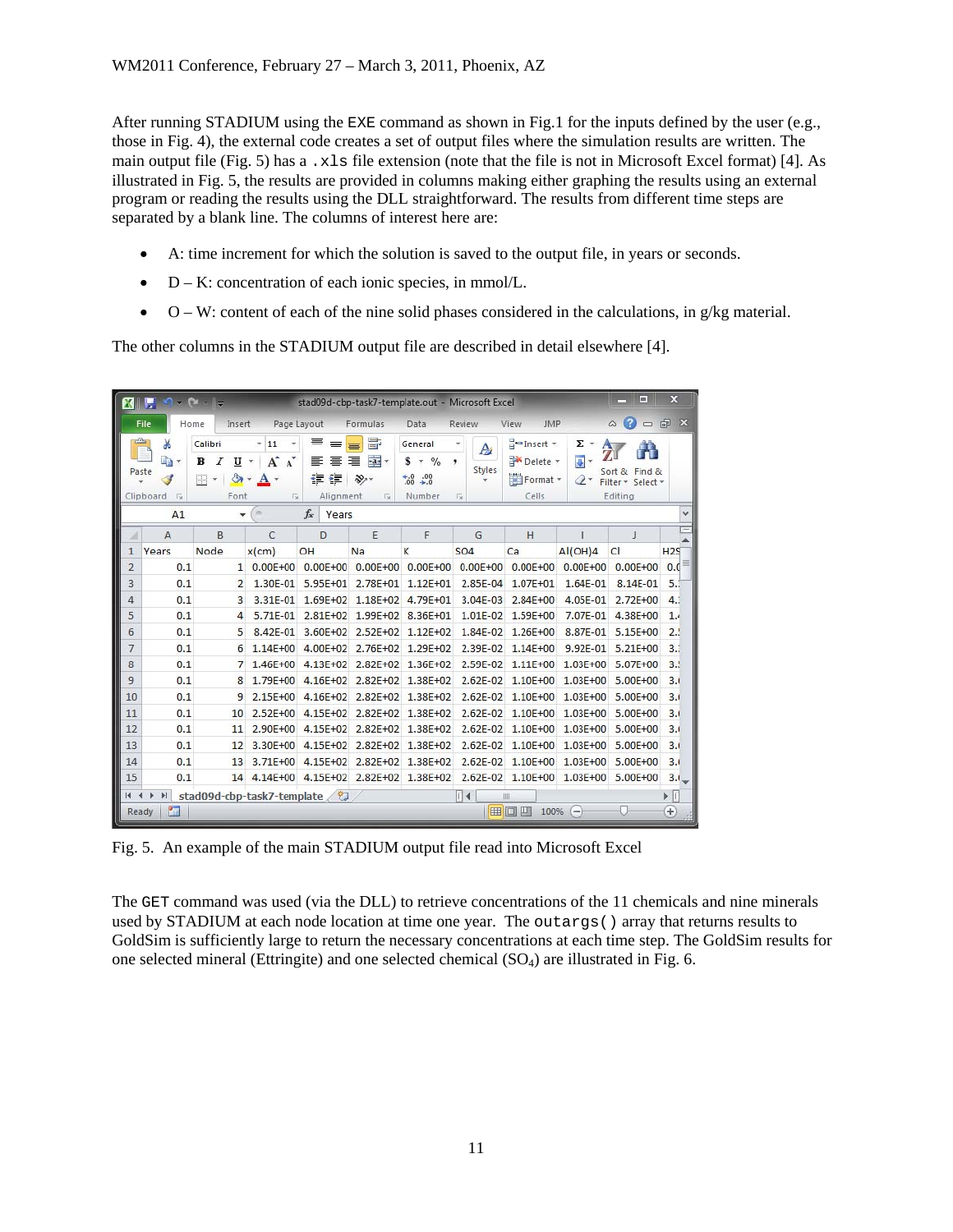Ettringite\_Conc (g/kg) by Node



Fig. 6. GoldSim plot of STADIUM results after one year for one mineral (Ettringite) and one chemical (SO4)

## **CONCLUSIONS**

The CBP Project is focused on characterizing and reducing uncertainties in the current methodologies for assessing cementitious barrier performance as well as increasing the consistency and transparency of the overall assessment processes. To better represent uncertainties in the models used to predict barrier performance, GoldSim was selected as a probabilistic framework with interfaces to external computer codes for specific cementitious barrier calculations. A general dynamic-link library (DLL) interface has been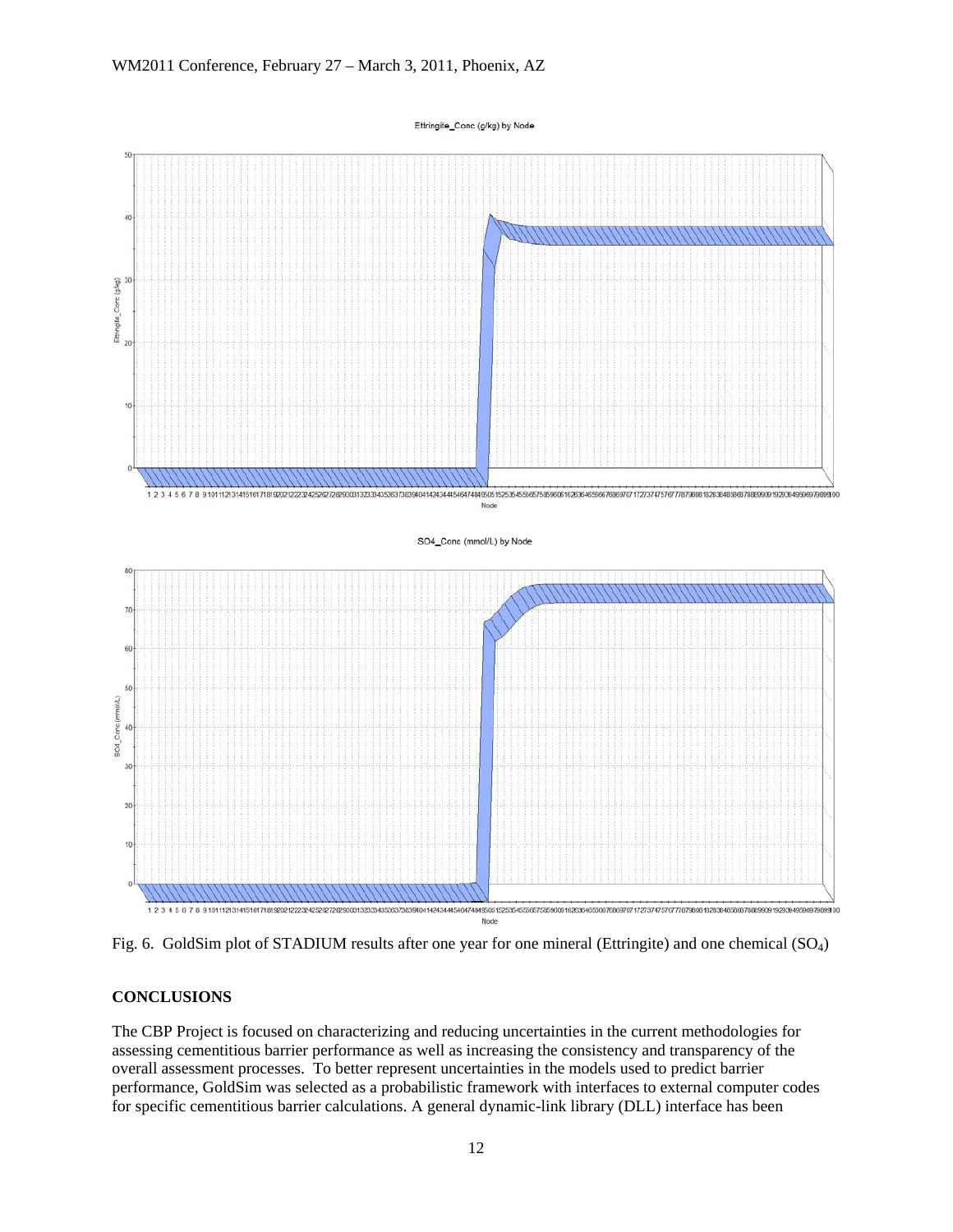developed by the CBP to link GoldSim to external codes during runtime. The DLL is designed to take a list of code inputs from GoldSim, create an input file for the external application, run the external code, and return a list of outputs that is read from the text files created by the external application, back to GoldSim for analysis. Although currently used by CBP, the DLL can be used for a wide variety of external codes to be examined probabilistically.

The process of GoldSim calling a state-of-the-art external code (in this case, the STADIUM® model) is demonstrated to highlight the usefulness of the DLL developed by the CBP. SIMCO Technologies, Inc. developed the STADIUM model to predict the transport of ions and liquids in reactive porous media. Use of the DLL to couple external codes to GoldSim helps enable improved risk-informed, performance-based decision-making and supports several of the strategic initiatives in the DOE Office of Environmental Management Engineering & Technology Roadmap.

# **ACKNOWLEDGEMENTS AND DISCLAIMER**

This report was prepared for the United States Department of Energy under Interagency Agreement No. DE-AI09-09SR22667 and is an account of work performed under that contract. Reference herein to any specific commercial product, process, or service by trademark, name, manufacturer, or otherwise does not necessarily constitute or imply endorsement, recommendation, or favoring of same by Savannah River Nuclear Solutions or by the United States Government or any agency thereof. The views and opinions of the authors expressed herein do not necessarily state or reflect those of the United States Government or any agency thereof. This report is part of a larger multi-investigator project supported by the U. S. Department of Energy entitled the Cementitious Barriers Partnership. The opinions, findings, conclusions, or recommendations expressed herein are those of the authors and do not necessarily represent the views of the U.S. Department of Energy. This work was also partially supported by the National Institute of Standards and Technology Sustainable Concrete Materials program.

and

This report is based on work supported by the U. S. Department of Energy, under Cooperative Agreement Number DE-FC01-06EW07053 entitled 'The Consortium for Risk Evaluation with Stakeholder Participation III' awarded to Vanderbilt University. The opinions, findings, conclusions, or recommendations expressed herein are those of the author(s) and do not necessarily represent the views of the Department of Energy or Vanderbilt University.

**Disclaimer:** This work was prepared under an agreement with and funded by the U.S. Government. Neither the U.S. Government or its employees, nor any of its contractors, subcontractors or their employees, makes any express or implied: 1. warranty or assumes any legal liability for the accuracy, completeness, or for the use or results of such use of any information, product, or process disclosed; or 2. representation that such use or results of such use would not infringe privately owned rights; or 3. endorsement or recommendation of any specifically identified commercial product, process, or service. Any views and opinions of authors expressed in this work do not necessarily state or reflect those of the United States Government, or its contractors, or subcontractors, or subcontractors.

# **REFERENCES**

- 1. F.G. SMITH III, G. FLACH, AND K.G. BROWN, "CBP Code Integration GoldSim DLL Interface", CBP-TR-2010-009-2, Rev. 0. Savannah River National Laboratory and Vanderbilt University/CRESP; Cementitious Barriers Partnership: Aiken, SC and Nashville, TN (2010).
- 2. GTG, "GoldSim User's Guide: Probabilistic Simulation Environment (Volume 1 of 2; Version 10.0)", GoldSim Technology Group (2009).
- 3. J. MARCHAND, E. SAMSON, Y. MALTAIS, R. LEE, AND S. SAHU, "Predicting the performance of concrete structures exposed to chemically aggressive environment—Field validation", Materials and Structures, **35**(10): pp. 623-631 (2002).